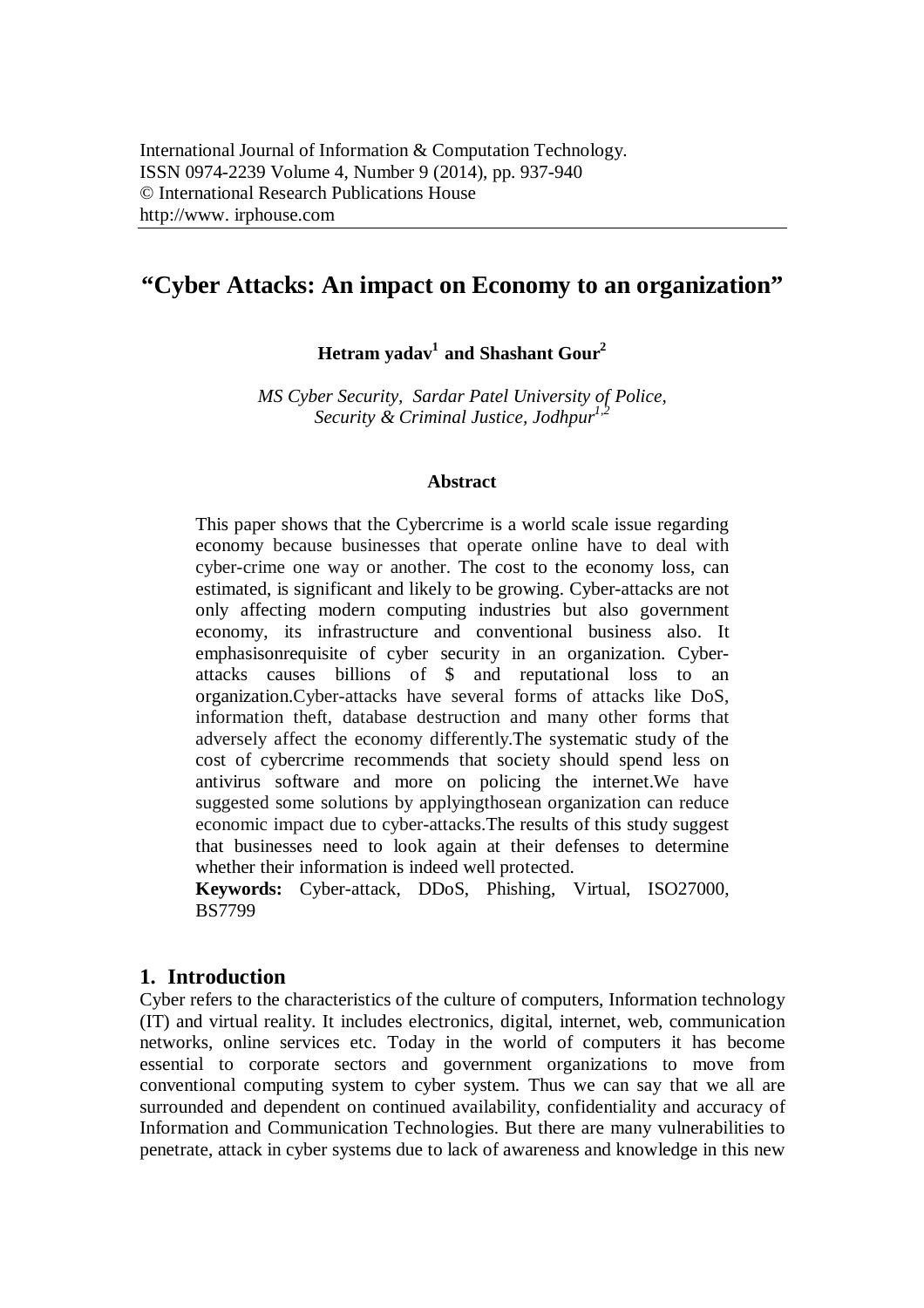emerging era. Attackers may use different technique to harm a particular organization in different ways. It impacts an organization in different ways like economically, business disruptions etc. Cyber-crime losses about \$300 billion to 1 trillion to world's economy which is 0.4% to 1.4% of total GDP[1]. There is no specific solution to attacks but the awareness and implementation of policies is the best suggestion to this growing era.

#### **2. Mostly used Attacking Techniques to Organizations**

1.1. *DDoS:* In distributed denial of service attacks the attackers makes the resources unavailable to the legitimate users. The attacker create botnets and malware in the networks and create zombie machines that are remotely controlled by the attacker and constantly send request to the server then the server gets so busy to avail the services or resources to the intended users.

According to Neustar survey over 300 businesses were targeted by DDoS attacks. Mostly web based industries such as financial services, telecom services, retail, travel,IT were victimized often. When a website goes down it costs upto \$10K per hour[2].

Business uses web for customer service, direct sales and brand awareness but intense competitor, angry customers or social and political motivated protestors can easily takedown a website lacking adequate protection.

2.2 *Phishing:*Phishing is an attempt to acquire vital information such as username, password, credit card details, pin code, account no, unique id through deceiving as trust worthy entity. It can be done by SMS, e-mail, telecommunication etc.

As RSA Anti-Fraud Command Center reported the total no of fishing attacks was 59% higher than 2011 in 2012.The global losses estimated at \$ 1.5 billion 2012 that was 22% higher than 2011.

- 2.3 Social Engineering:It is a method to get the critical information of authentication and identity by social interaction with the intended person. An outside hacker uses socio-psychological tricks on important employee in context to an organization to gain access their system. So in this technique the needed information is obtained directly from the person rather than breaking into the system without even realizing that they have been manipulated.
- 2.4 *Data Breach or information loss:*It is essential for an organization to store the data for fast manipulation, analysis, research, login in electronic form in the system. Many times this data is so important to their organization if once it is obtained by unauthorized user may loss huge amount. Data can be breached either by negligence, malicious attack or system glitch. Attacker can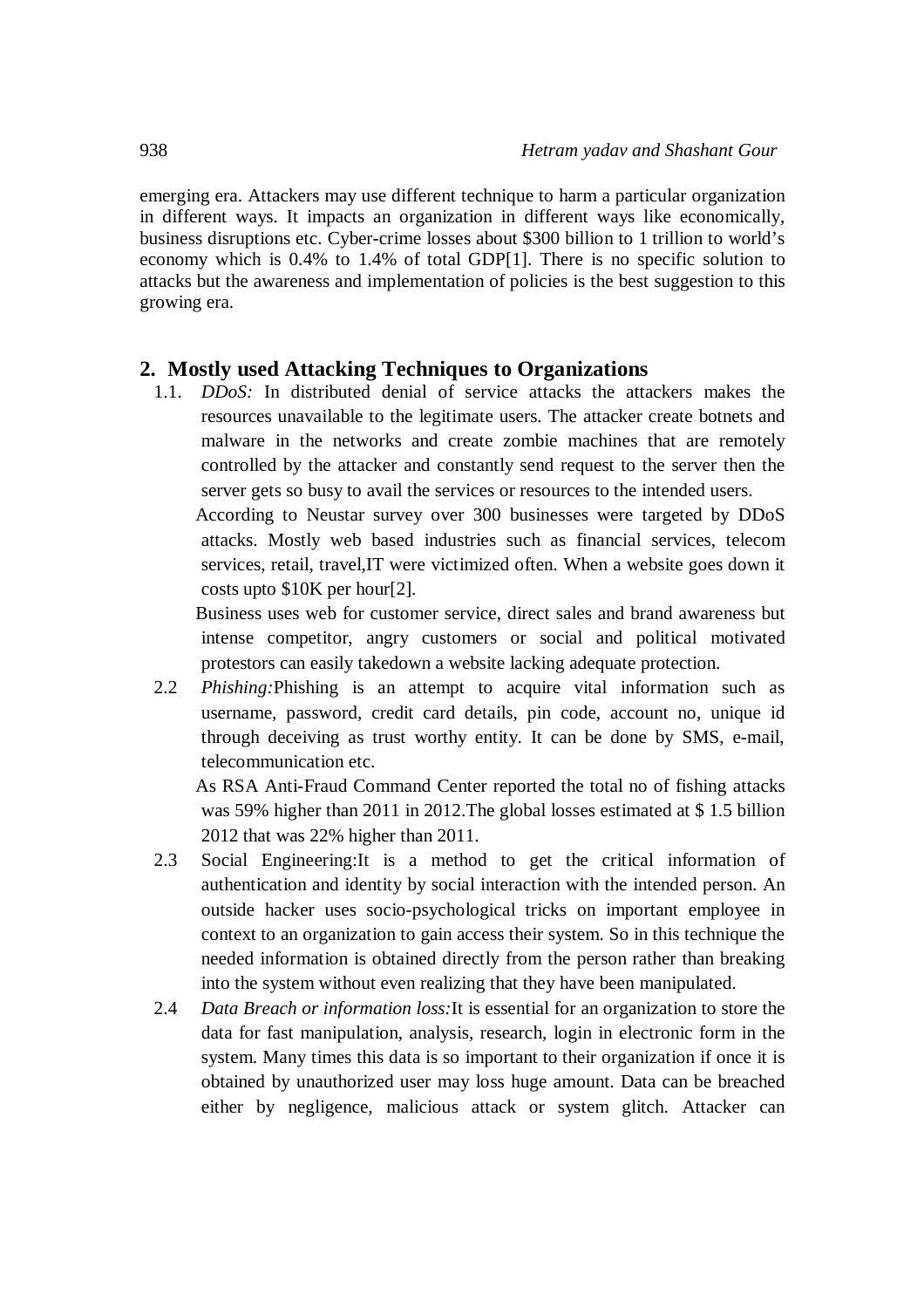manipulate this data, sell this data or can publish in any way it will harm to organization reputation image, trust and revenue.

The largest breach that was reported in December actually occurred during November, where 40 million identities were exposed [4].

2.5 *Malware:*The malicious software installed in a system is a malware. It has dramatical abilities and it can communicate to its originator in background without the knowledge of system administrator. It is the most powerful tool to harm an organization. It can installed by e-mail, downloading attachment and sometime by USB or other external devices.

In public sector 1 e-mail out of 72 in public sector, 163 in education, 218 in finance,235 in marketing, 236 in accommodation industry contains a malware [3].

- 2.6 *Insider Attacks:*An organization has a threat from its own employees also. The employees share the sensitive information to outsiders to gain some financial benefits or to make the organization in loss. Low level management persons have least knowledge about the importance so unintentionally they share the confidential and sensitive data with attackers. Middle level management has full knowledge of the importance of data so it is very simple for them to misuse the data. Top level management also involved in data share but comparatively lesser than mid-level due to more responsibility.
- 2.7 *Social Sites:*Through online social media many other competitive organizations attempt to decrease the reputation, brand. They post or tweets negative propagations against an organization so that it reduce the trust among the people.

#### **3. Impacts on Organization due to attacks**

- 1. Economic: All types of attacks results into loss to the economy of an organization.
- 2. Reputational: when a company faces a cyber-attack, it decrease the trust and faith among the people and people afraid to invest further in the organization.
- 3. Loss of IP: Sometimes the Intellectual Property of an organization like patent, copyright trade secret is theft which causes a huge loss.
- 4. Loss of sensitive business information: The data that has value in worth of money should be preserve but loss of such data harm to the organization as it can be used by the competitors.
- 5. Lack of Trust: Once a organization faces an cyber-attack then customers does not feel safe with that organization. It compel its customers to move on other services.